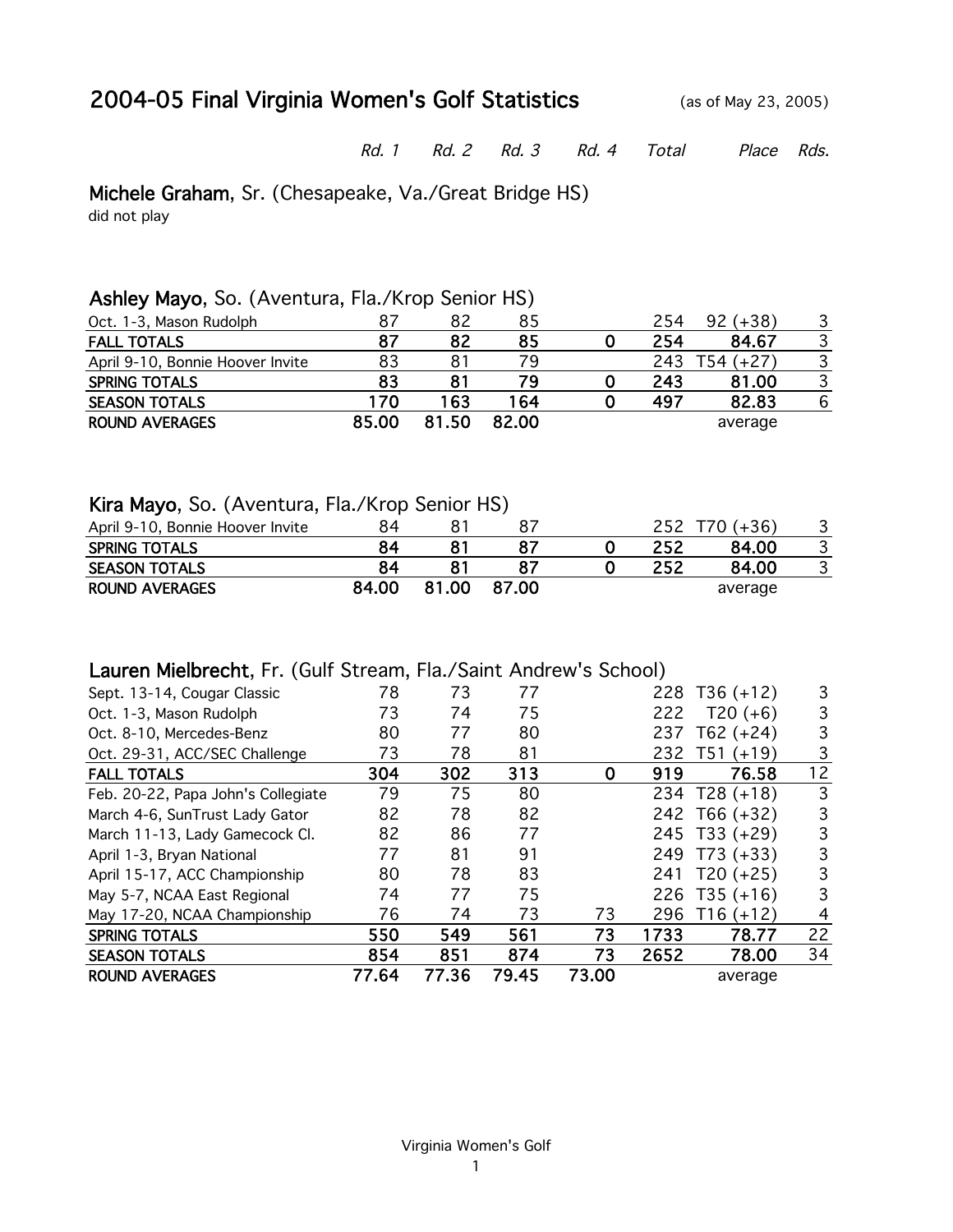Rd. 1 Rd. 2 Rd. 3 Rd. 4 Total Place Rds.

| Sept. 13-14, Cougar Classic        | 76    | 79     | 82    |       |      | 237 T64 (+21)  | 3  |
|------------------------------------|-------|--------|-------|-------|------|----------------|----|
| Oct. 8-10, Mercedes-Benz           | 82    | 80     | 78    |       | 240  | $T73 (+27)$    | 3  |
| Oct. 29-31, ACC/SEC Challenge      | 74    | 79     | 81    |       | 234  | T57<br>$(+21)$ | 3  |
| <b>FALL TOTALS</b>                 | 232   | 238    | 241   | 0     | 711  | 79.00          | 9  |
| Feb. 20-22, Papa John's Collegiate | 74    | 77     | 79    |       | 230  | $T21 (+14)$    | 3  |
| March 4-6, SunTrust Lady Gator     | 80    | 82     | 78    |       | 240  | $T61 (+16)$    | 3  |
| March 11-13, Lady Gamecock Cl.     | 85    | 76     | 82    |       | 243  | T27 (+27)      | 3  |
| April 1-3, Bryan National          | 79    | 84     | 75    |       |      | 238 T44 (+22)  | 3  |
| April 15-17, ACC Championship      | 81    | 84     | 79    |       | 244  | $27 (+28)$     | 3  |
| May 5-7, NCAA East Regional        | 76    | 83     | 74    |       | 233  | $T72 (+23)$    | 3  |
| May 17-20, NCAA Championship       | 78    | 84     | 79    | 85    | 326  | $126 (+42)$    | 4  |
| <b>SPRING TOTALS</b>               | 553   | 570    | 546   | 85    | 1754 | 79.73          | 22 |
| <b>SEASON TOTALS</b>               | 785   | 808    | 787   | 85    | 2465 | 79.52          | 31 |
| <b>ROUND AVERAGES</b>              | 78.50 | 101.00 | 98.38 | 85.00 |      | average        |    |
|                                    |       |        |       |       |      |                |    |

#### Lindsay Robinson, So. (Huntington, W.V./Cabell Midland HS)

#### Sally Shonk, So. (Nobelsville, Ind./Noblesville, HS)

| Sept. 13-14, Cougar Classic        | 74    | 79    | 78    |       |      | 231 T45 (+15) | 3  |
|------------------------------------|-------|-------|-------|-------|------|---------------|----|
| Oct. 1-3, Mason Rudolph            | 77    | 77    | 79    |       |      | 233 T70 (+17) | 3  |
| Oct. 8-10, Mercedes-Benz           | 76    | 79    | 78    |       |      | 233 T52 (+20) | 3  |
| Oct. 29-31, ACC/SEC Challenge      | 75    | 79    | 71    |       | 225  | $T32 (+12)$   | 3  |
| <b>FALL TOTALS</b>                 | 302   | 314   | 306   | 0     | 922  | 76.83         | 12 |
| Feb. 20-22, Papa John's Collegiate | 74    | 79    | 75    |       | 228  | $T17 (+12)$   | 3  |
| March 4-6, SunTrust Lady Gator     | 84    | 85    | 79    |       | 248  | $78 (+38)$    | 3  |
| March 11-13, Lady Gamecock Cl.     | 76    | 79    | 84    |       |      | 239 T19 (+23) | 3  |
| April 1-3, Bryan National          | 77    | 77    | 80    |       |      | 234 T35 (+18) | 3  |
| April 15-17, ACC Championship      | 83    | 77    | 80    |       | 240  | $19 (+24)$    | 3  |
| May 5-7, NCAA East Regional        | 72    | 76    | 74    |       | 222  | $T24 (+12)$   | 3  |
| May 17-20, NCAA Championship       | 80    | 81    | 75    | 79    | 315  | $114 (+31)$   | 4  |
| <b>SPRING TOTALS</b>               | 546   | 554   | 547   | 79    | 1726 | 78.45         | 22 |
| <b>SEASON TOTALS</b>               | 848   | 868   | 853   | 79    | 2648 | 77.88         | 34 |
| <b>ROUND AVERAGES</b>              | 77.09 | 78.91 | 77.55 | 79.00 |      | average       |    |
|                                    |       |       |       |       |      |               |    |

#### Kristen Simpson, Fr. (Norfolk, Va./Norfolk Collegiate School) did not play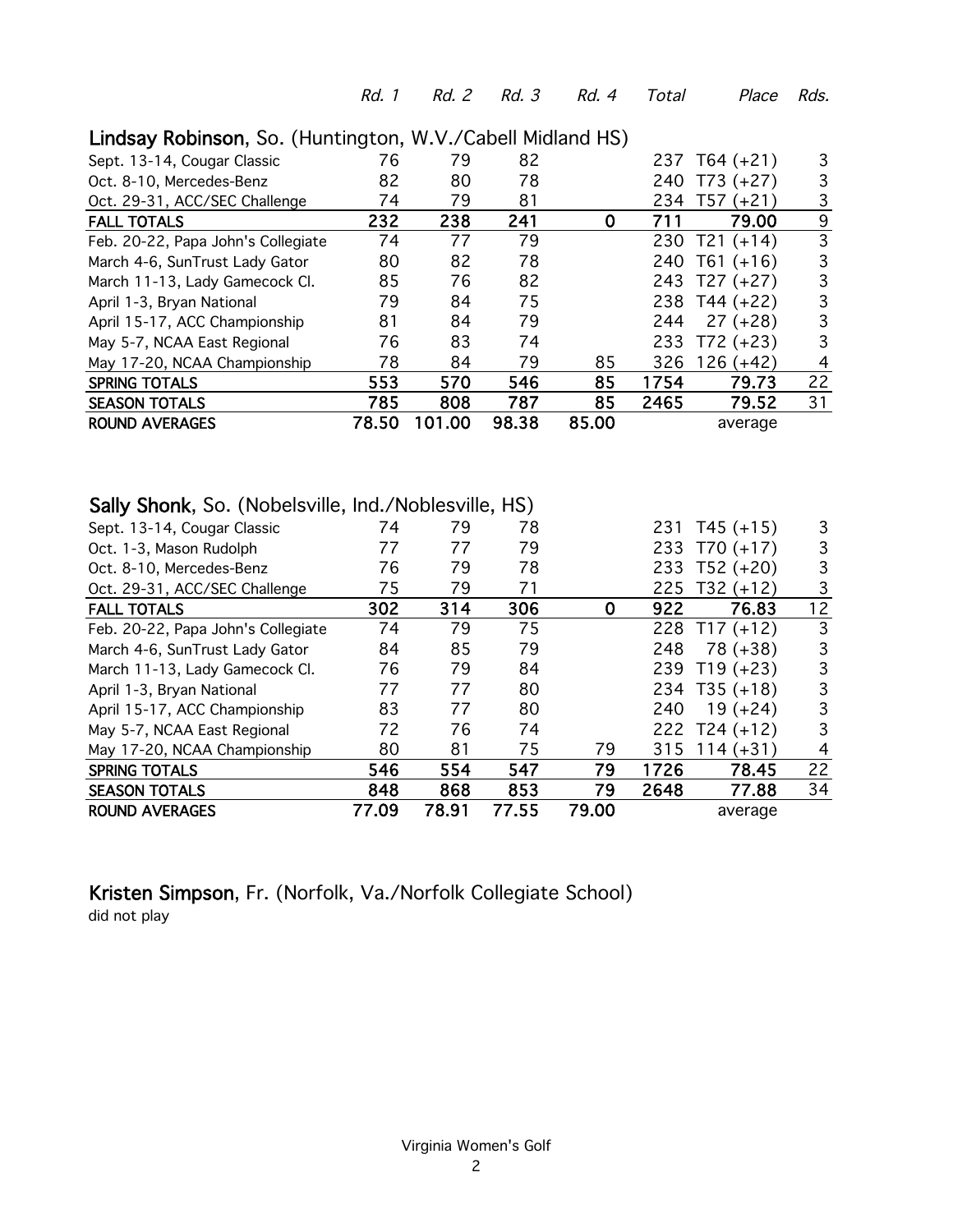| Rachel Smith, So. (Powell, Tenn./Karns HS) |       |       |       |             |      |               |    |  |  |  |  |  |
|--------------------------------------------|-------|-------|-------|-------------|------|---------------|----|--|--|--|--|--|
|                                            |       |       |       |             |      |               |    |  |  |  |  |  |
| Sept. 13-14, Cougar Classic                | 74    | 70    | 68    |             | 212  | 1st $(-4)$    | 3  |  |  |  |  |  |
| Oct. 1-3, Mason Rudolph                    | 75    | 78    | 81    |             |      | 234 T73 (+18) | 3  |  |  |  |  |  |
| Oct. 8-10, Mercedes-Benz                   | 87    | 74    | 83    |             |      | 244 T84 (+31) | 3  |  |  |  |  |  |
| Oct. 29-31, ACC/SEC Challenge              | 72    | 80    | 78    |             | 230  | $T45 (+17)$   | 3  |  |  |  |  |  |
| <b>FALL TOTALS</b>                         | 308   | 302   | 310   | $\mathbf 0$ | 920  | 76.67         | 12 |  |  |  |  |  |
| Feb. 20-22, Papa John's Collegiate         | 76    | 77    | 79    |             |      | 232 T24 (+16) | 3  |  |  |  |  |  |
| March 4-6, SunTrust Lady Gator             | 79    | 82    | 74    |             |      | 235 T44 (+25) | 3  |  |  |  |  |  |
| March 11-13, Lady Gamecock Cl.             | 83    | 77    | 75    |             | 235  | $T6 (+19)$    | 3  |  |  |  |  |  |
| April 1-3, Bryan National                  | 75    | 78    | 79    |             |      | 232 T29 (+16) | 3  |  |  |  |  |  |
| April 15-17, ACC Championship              | 85    | 76    | 77    |             | 238  | $17 (+22)$    | 3  |  |  |  |  |  |
| May 5-7, NCAA East Regional                | 81    | 77    | 71    |             | 229  | $T51 (+19)$   | 3  |  |  |  |  |  |
| May 17-20, NCAA Championship               | 77    | 81    | 74    | 72          | 304  | $T68 (+20)$   | 4  |  |  |  |  |  |
| <b>SPRING TOTALS</b>                       | 556   | 548   | 529   | 72          | 1705 | 77.50         | 22 |  |  |  |  |  |
| <b>SEASON TOTALS</b>                       | 864   | 850   | 839   | 72          | 2625 | 77.21         | 34 |  |  |  |  |  |
| <b>ROUND AVERAGES</b>                      | 78.55 | 77.27 | 76.27 | 72.00       |      | average       |    |  |  |  |  |  |

Rd. 1 Rd. 2 Rd. 3 Rd. 4 Total Place Rds.

### Leah Wigger, So. (Louisville, Ky./Assumption HS)

| <b>ROUND AVERAGES</b>              | 74.18 | 73.82 | 74.82 | 69.00 |      | average     |    |
|------------------------------------|-------|-------|-------|-------|------|-------------|----|
| <b>SEASON TOTALS</b>               | 816   | 812   | 823   | 69    | 2520 | 74.12       | 34 |
| <b>SPRING TOTALS</b>               | 526   | 519   | 529   | 69    | 1643 | 74.68       | 22 |
| May 17-20, NCAA Championship       | 73    | 72    | 73    | 69    | 287  | 2nd $(+3)$  | 4  |
| May 5-7, NCAA East Regional        | 70    | 67    | 73    |       | 210  | T2nd(E)     | 3  |
| April 15-17, ACC Championship      | 76    | 80    | 77    |       | 233  | $12 (+17)$  | 3  |
| April 1-3, Bryan National          | 75    | 75    | 76    |       | 226  | $13 (+10)$  | 3  |
| March 11-13, Lady Gamecock Cl.     | 79    | 79    | 77    |       | 235  | $T6 (+19)$  | 3  |
| March 4-6, SunTrust Lady Gator     | 76    | 74    | 81    |       | 231  | $T22 (+21)$ | 3  |
| Feb. 20-22, Papa John's Collegiate | 77    | 72    | 72    |       | 221  | T3rd $(+5)$ | 3  |
| <b>FALL TOTALS</b>                 | 290   | 293   | 294   | 0     | 877  | 73.08       | 12 |
| Oct. 29-31, ACC/SEC Challenge      | 73    | 76    | 74    |       | 223  | $T23 (+10)$ | 3  |
| Oct. 8-10, Mercedes-Benz           | 73    | 77    | 74    |       | 224  | $T23 (+11)$ | 3  |
| Oct. 1-3, Mason Rudolph            | 74    | 69    | 73    |       | 216  | T3rd(E)     | 3  |
| Sept. 13-14, Cougar Classic        | 70    | 71    | 73    |       | 214  | T3rd $(-2)$ | 3  |
|                                    |       |       |       |       |      |             |    |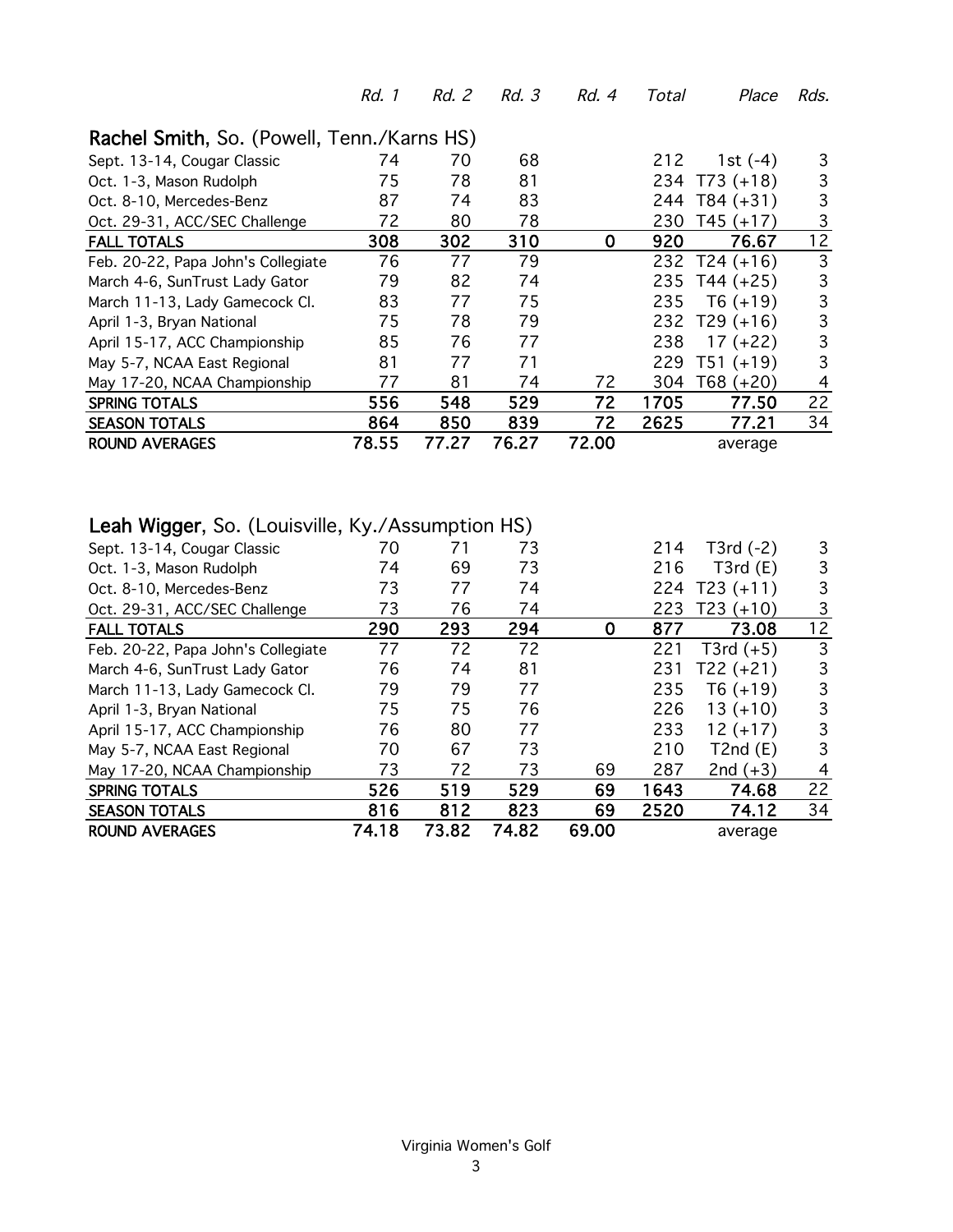# 2004-05 University of Virginia Women's Golf Statistics

| <b>Players</b>    | Avg.  | Par      | (-)Par | 60s      | Low | <b>Final Rd.</b> | Rds. |
|-------------------|-------|----------|--------|----------|-----|------------------|------|
| Leah Wigger       | 74.21 | 3        |        | 3        | 67  | 74.45            | 34   |
| Rachel Smith      | 77.21 | 0        | 2      |          | 68  | 76.09            | 34   |
| Sally Shonk       | 77.88 |          | 0      | 0        | 71  | 77.91            | 34   |
| Lauren Mielbrecht | 78.00 | 0        | 0      | 0        | 73  | 79.45            | 34   |
| Lindsay Robinson  | 79.52 | 0        | 0      | 0        | 74  | 79.30            | 31   |
| Ashley Mayo       | 82.83 | 0        | 0      | 0        | 79  | 82.00            | 6    |
| Kira Mayo         | 84.00 | $\Omega$ | 0      | $\Omega$ | 81  | 87.00            | 3    |
| Michele Graham    | 0.00  | 0        | 0      | 0        | 0   | 0.00             | 0    |
| Kristen Simpson   | 0.00  | 0        | O      | 0        |     | 0.00             | 0    |

| <b>TEAM RESULTS</b>                | <b>Rd. 1</b> | Rd. 2  | <b>Rd. 3</b> | Par      | Total | Place       | Rds. |
|------------------------------------|--------------|--------|--------------|----------|-------|-------------|------|
| Sept. 13-14, Cougar Classic        | 294          | 293    | 296          | $(+19)$  | 883   | 4th of 16   | 3    |
| Oct. 1-3, Mason Rudolph            | 299          | 298    | 308          | $(+41)$  | 905   | 14th of 18  | 3    |
| Oct. 8-10, Mercedes-Benz           | 311          | 307    | 310          | $(+76)$  | 928   | T13th of 17 | 3    |
| Oct. 29-31, ACC/SEC Challenge      | 292          | 312    | 304          | (+56)    | 908   | 10th of 16  | 3    |
| <b>FALL TOTALS</b>                 | 1196         | 1210   | 1218         |          | 3624  | 302.00      | 12   |
|                                    |              |        |              |          |       |             |      |
| Feb. 20-22, Papa John's Collegiate | 301          | 301    | 305          | $(+43)$  | 907   | 3rd of 12   | 3    |
| March 4-6, SunTrust Lady Gator     | 317          | 316    | 312          | $(+105)$ | 945   | T12th of18  | 3    |
| March 11-13, Lady Gamecock Cl.     | 320          | 311    | 311          | $(+78)$  | 942   | 3rd of 12   | 3    |
| April 1-3, Bryan National          | 304          | 311    | 310          | (+61)    | 925   | 8th of 17   | 3    |
| April 15-17, ACC Championship      | 320          | 311    | 313          | (+80)    | 944   | T3rd of 8   | 3    |
| May 5-7, NCAA East Regional        | 292          | 297    | 292          | (+41)    | 881   | 5th of 21   | 3    |
| May 17-20, NCAA Championship       | 304          | 308    | 295 293      | (+64)    | 907   | 13th of 24  | 4    |
| <b>SPRING TOTALS</b>               | 2158         | 2155   | 2138         | 293      | 6451  | 293.23      | 22   |
|                                    |              |        |              |          |       |             |      |
| <b>SEASON TOTALS</b>               | 3354         | 3365   | 3356         | 293      | 10075 | 296.32      | 34   |
| <b>ROUND AVERAGES</b>              | 304.91       | 305.91 | 305.09       | 293.00   |       | average     |      |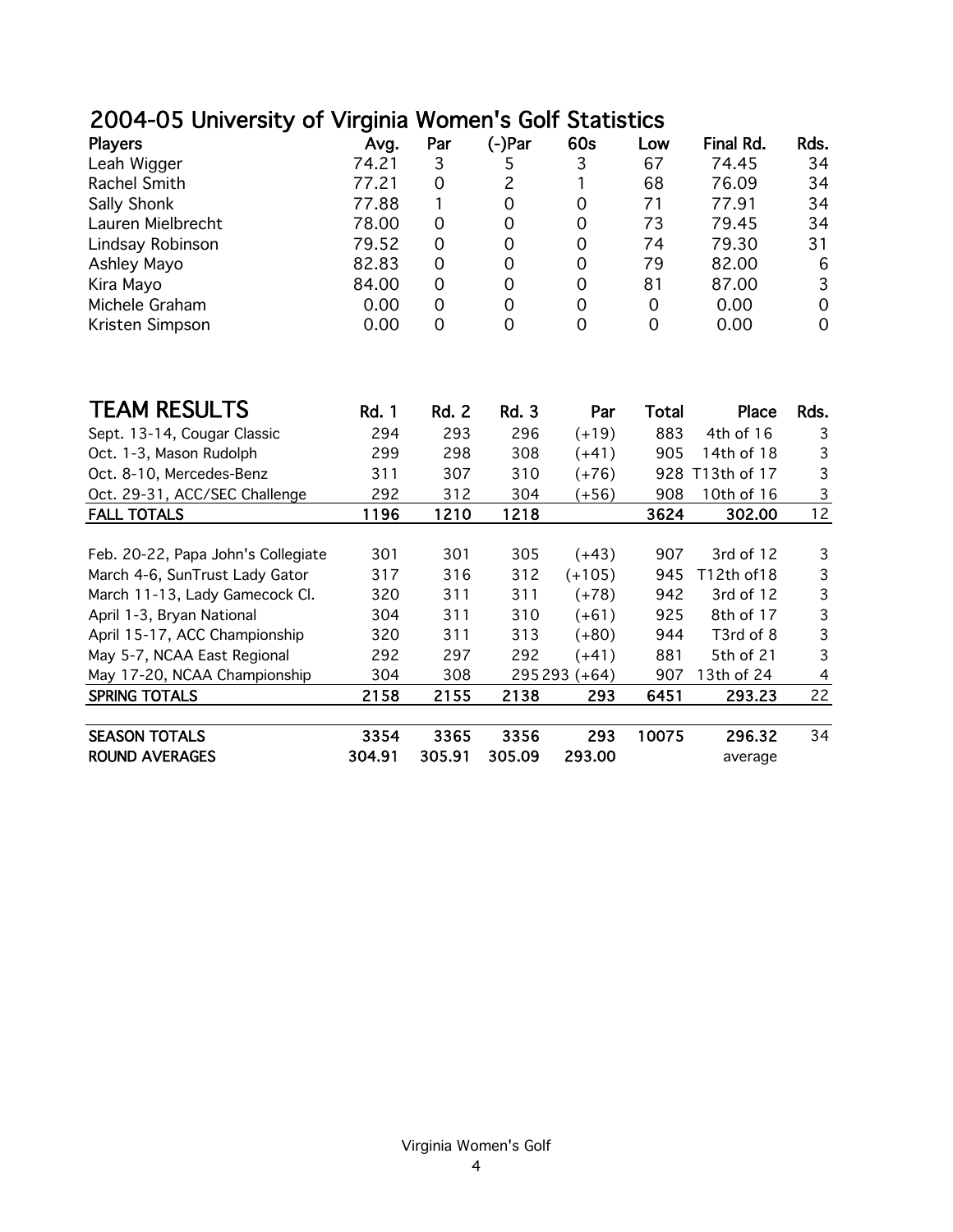# MEET-by-MEET RESULTS<br>FALL 2004

| Sept. 15-16, 2004<br>Course: Yeaman's Hall |     | <b>Cougar Fall Classic</b><br>Par: 72<br>Site: Hanahan, S.C.<br>Yards: 6,026 |     |     |     |     |
|--------------------------------------------|-----|------------------------------------------------------------------------------|-----|-----|-----|-----|
| Rachel Smith                               | 1st | -4                                                                           | 74  | 70  | 68  | 212 |
| Leah Wigger                                | T3  | -2                                                                           | 70  | 71  | 73  | 214 |
| Lauren Mielbrecht                          | T36 | $+12$                                                                        | 78  | 73  | 77  | 228 |
| Sally Shonk                                | T45 | $+15$                                                                        | 74  | 79  | 78  | 231 |
| Lindsay Robinson                           | T64 | $+21$                                                                        | 76  | 79  | 82  | 237 |
| Team Finish:<br>4th of 16                  |     | $+19$                                                                        | 294 | 293 | 296 | 883 |

Place Par Rd. 1 Rd. 2 Rd. 3 Total

| Oct. 1-3, 2004             | Mason Rudolph Championship |       |     |     | Par: 72      |     |
|----------------------------|----------------------------|-------|-----|-----|--------------|-----|
| Course: Legends Club       | Site: Franklin, Tenn.      |       |     |     | Yards: 6,254 |     |
| Leah Wigger                | Т3                         |       | 74  | 69  | 73           | 216 |
| Lauren Mielbrecht          | T20                        | +6    | 73  | 74  | 75           | 222 |
| Sally Shonk                | T70                        | $+17$ | 77  | 77  | 79           | 233 |
| Rachel Smith               | T73                        | $+19$ | 75  | 78  | 81           | 234 |
| Ashley Mayo                | 92                         | $+38$ | 87  | 82  | 85           | 254 |
| Team Finish:<br>14th of 18 |                            | $+41$ | 299 | 298 | 308          | 905 |

| Oct. 8-10, 2004          | Mercedes-Benz Collegiate |       |     | Par: 71 |              |     |
|--------------------------|--------------------------|-------|-----|---------|--------------|-----|
| Course: Cherokee CC      | Site: Knoxville, Tenn.   |       |     |         | Yards: 5,932 |     |
| Leah Wigger              | T23                      | $+11$ | 73  | 77      | 74           | 224 |
| Sally Shonk              | T52                      | $+20$ | 76  | 79      | 78           | 233 |
| Lauren Mielbrecht        | T62                      | $+24$ | 80  | 77      | 80           | 237 |
| Lindsay Robinson         | T73                      | $+27$ | 82  | 80      | 78           | 240 |
| Rachel Smith             | T84                      | $+31$ | 87  | 74      | 83           | 244 |
| Team Finish: T13th of 17 |                          | +76   | 311 | 307     | 310          | 928 |

| Oct. 29-31, 2004<br>Course: The Raven at Sandestin Site: Sandestin, Fla. | <b>ACC/SEC Challenge</b> |       | Par: 71<br>Yards: 5,937 |     |     |     |
|--------------------------------------------------------------------------|--------------------------|-------|-------------------------|-----|-----|-----|
| Leah Wigger                                                              | T23                      | $+10$ | 73                      | 76  | 74  | 223 |
| <b>Sally Shonk</b>                                                       | T32                      | $+12$ | 75                      | 79  | 71  | 225 |
| Rachel Smith                                                             | T45                      | $+17$ | 72                      | 80  | 78  | 230 |
| Lauren Mielbrecht                                                        | T51                      | $+19$ | 73                      | 78  | 81  | 232 |
| Lindsay Robinson                                                         | T57                      | $+21$ | 74                      | 79  | 81  | 234 |
| 10th of 16<br>Team Finish:                                               |                          | +56   | 292                     | 312 | 304 | 908 |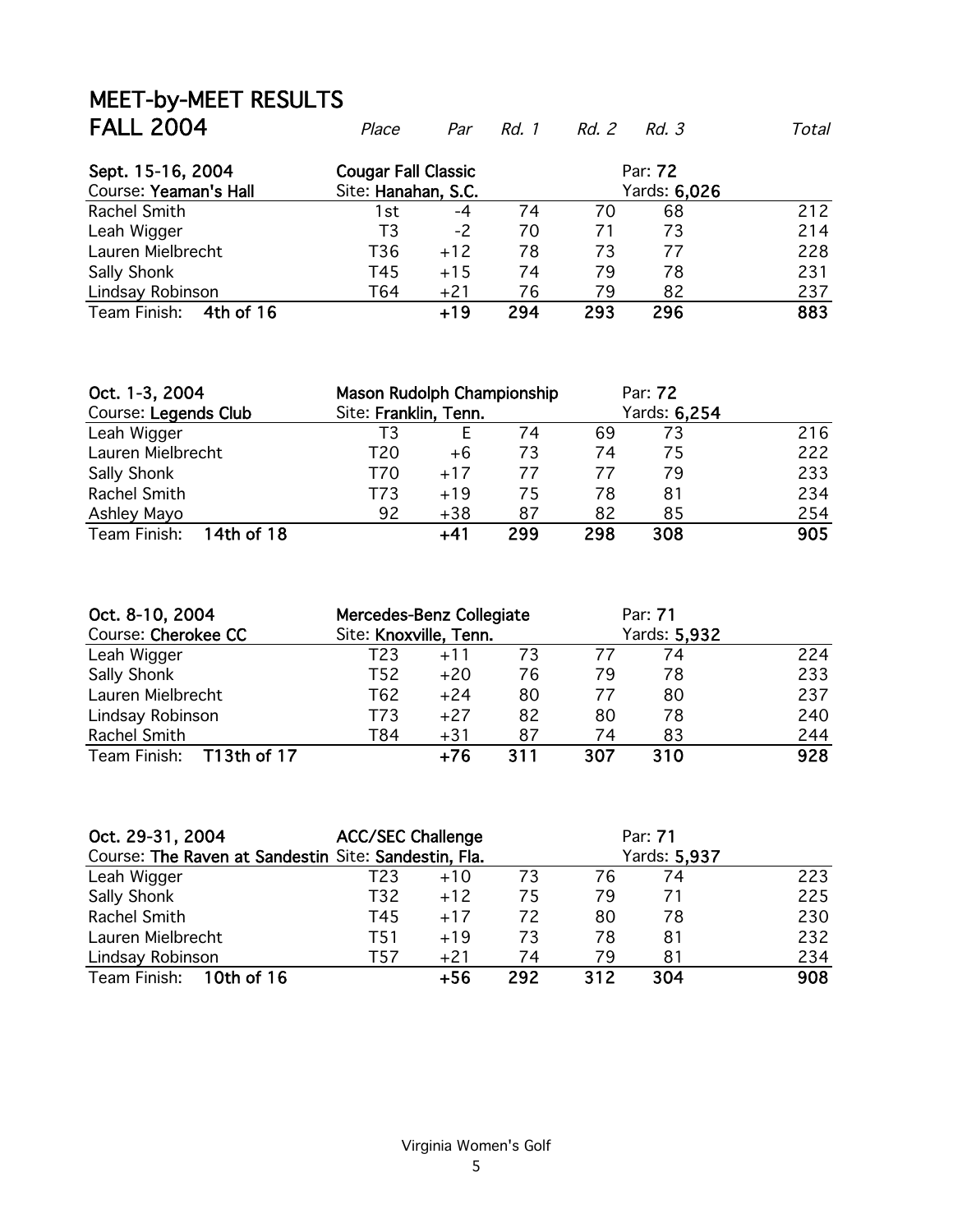| Feb. 20-22, 2005<br>Course: Don Shula's GC | Papa John's Collegiate<br>Site: Miami, Fla. |       |     | Par: 72<br>Yards: 6,190 |     |     |
|--------------------------------------------|---------------------------------------------|-------|-----|-------------------------|-----|-----|
| Leah Wigger                                | T3                                          | $+5$  | 77  | 72                      | 72  | 221 |
| Sally Shonk                                | T17                                         | $+12$ | 74  | 79                      | 75  | 228 |
| Lindsay Robinson                           | T21                                         | $+14$ | 74  | 77                      | 79  | 230 |
| Rachel Smith                               | T24                                         | $+16$ | 76  | 77                      | 79  | 232 |
| Lauren Mielbrecht                          | T28                                         | $+18$ | 79  | 75                      | 80  | 234 |
| Team Finish:<br>3rd of 12                  |                                             | $+43$ | 301 | 301                     | 305 | 907 |

| March 4-6, 2005              | <b>SunTrust Lady Gator Invitational</b> |        |     |     | Par: 70      |     |
|------------------------------|-----------------------------------------|--------|-----|-----|--------------|-----|
| <b>Course: University GC</b> | Site: Gainesville, Fla.                 |        |     |     | Yards: 5,773 |     |
| Leah Wigger                  | T22                                     | $+21$  | 76  | 74  | 81           | 231 |
| Rachel Smith                 | T44                                     | $+25$  | 79  | 82  | 74           | 235 |
| Lindsay Robinson             | T61                                     | $+30$  | 80  | 82  | 78           | 240 |
| Lauren Mielbrecht            | T66                                     | $+32$  | 82  | 78  | 82           | 242 |
| Sally Shonk                  | 78                                      | $+38$  | 84  | 85  | 79           | 248 |
| Team Finish: T12 of 16       |                                         | $+105$ | 317 | 316 | 312          | 945 |

| March 11-13, 2005              | <b>Lady Gamecock Classic</b> |       |     | Par: 72 |              |     |
|--------------------------------|------------------------------|-------|-----|---------|--------------|-----|
| <b>Course: University Club</b> | Site: Blythewood, S.C.       |       |     |         | Yards: 5,996 |     |
| Leah Wigger                    | Т6                           | $+19$ | 79  | 79      | 77           | 235 |
| Rachel Smith                   | Т6                           | $+19$ | 83  | 77      | 75           | 235 |
| Sally Shonk                    | T19                          | $+23$ | 76  | 79      | 84           | 239 |
| Lindsay Robinson               | T27                          | $+27$ | 85  | 76      | 82           | 243 |
| Lauren Mielbrecht              | T33                          | $+29$ | 82  | 86      | 77           | 245 |
| Team Finish: 3rd of 12         |                              | $+78$ | 320 | 311     | 311          | 942 |

| April 1-3, 2005           | <b>Bryan National Collegiate</b> |       |     | Par: 72 |              |     |
|---------------------------|----------------------------------|-------|-----|---------|--------------|-----|
| Course: Champions         | Site: Browns Summit, N.C.        |       |     |         | Yards: 6,074 |     |
| Leah Wigger               | 13                               | $+10$ | 75  | 75      | 76           | 226 |
| Rachel Smith              | T29                              | $+16$ | 75  | 78      | 79           | 232 |
| Sally Shonk               | T35                              | $+18$ | 77  | 77      | 80           | 234 |
| Lindsay Robinson          | T44                              | $+22$ | 79  | 84      | 75           | 238 |
| Lauren Mielbrecht         | T73                              | $+34$ | 77  | 81      | 91           | 249 |
| Team Finish:<br>8th of 17 |                                  | $+61$ | 304 | 311     | 310          | 925 |

| April 9-10, 2005<br>Course: Lakeview GC | <b>Bonnie Hoover Invitational</b><br>Site: Harrisonburg, Va. |       |     | Par: 72 |              |     |
|-----------------------------------------|--------------------------------------------------------------|-------|-----|---------|--------------|-----|
| Ind.- Ashley Mayo                       | T54                                                          | $+27$ | -83 |         | Yards: 6,046 | 243 |
| Ind.- Kira Mayo                         | T70.                                                         | $+36$ | 84  |         |              | 252 |